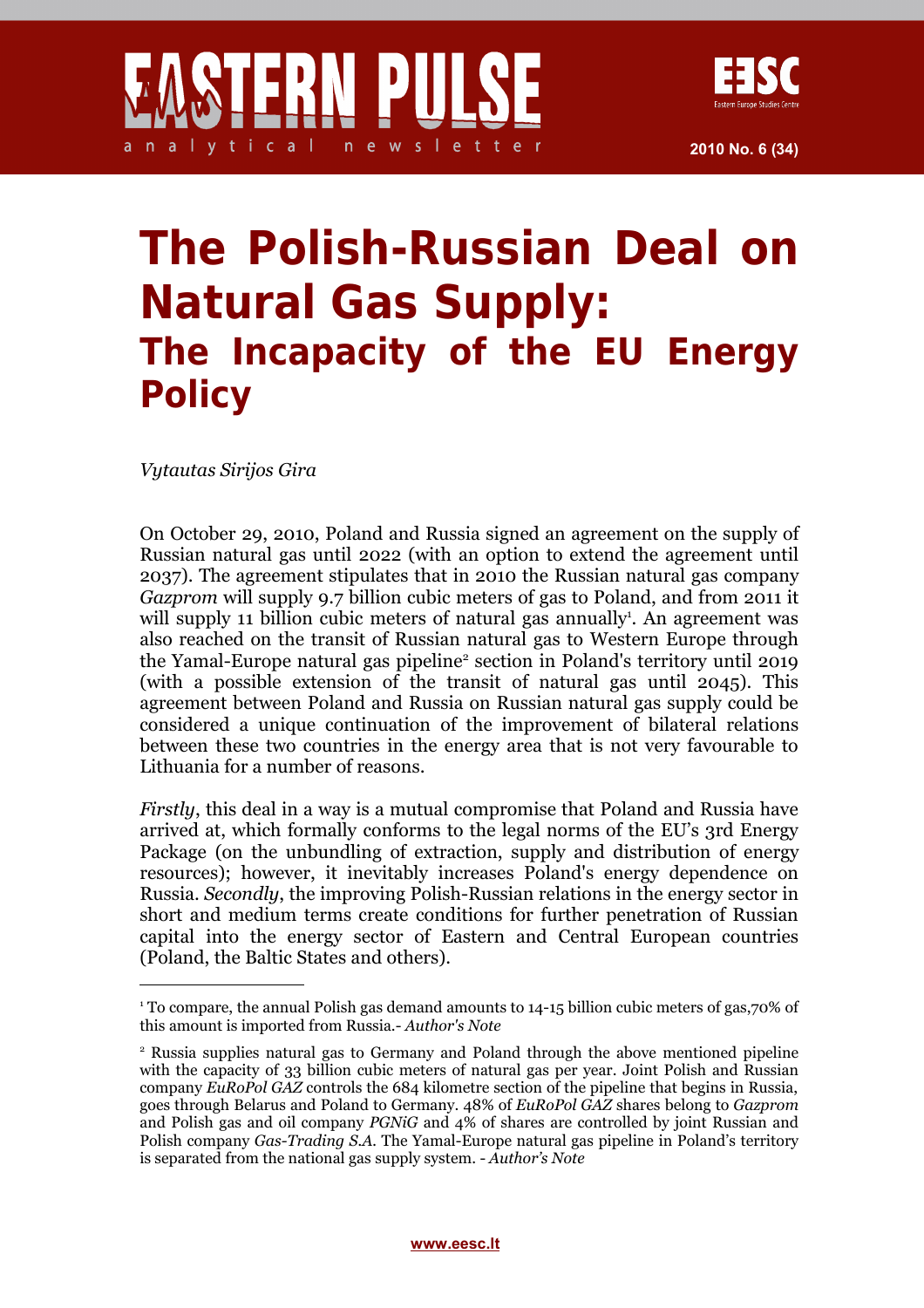



Furthermore, the development of energy ties between Poland and Russia becomes a distinctive means of manipulating the Polish foreign policy to influence problematic relations between Lithuania and Poland, for example, in solving the problems of the Polish ethnic minority living in Lithuania. In order to assess the recently intensifying development of the Polish-Russian energy ties, it is necessary to evaluate the importance and possible consequences of the Russian-Polish natural gas supply deal, signed on October 29, 2010, on Central and Eastern European countries.

## **The Circumstances of the Signing of the Agreement on Gas Supply between Poland and Russia**

Signed on October 29, 2010, Poland-Russian agreement on Russian natural gas supply could be regarded as a certain mutual compromise, based both on unique motivation of the two countries and their attempts to mitigate the European Commission's (EC) pressure to make the deal conforming to the legal norms of the EU's 3rd Energy Package.

**Russia's motivation.** Russia chose Poland in order to test the efficiency of the EU's energy policy. Moscow selected Warsaw for several reasons.

*Firstly*, in 2006, when Russia suspended gas supply to Ukraine, Poland began actively promoting the importance of the diversification of the EU's imported energy resources in its foreign policy. If Russia successfully implemented its intentions in Poland, the obvious incapacity of the EU energy policy would be revealed and a precedent for other opaque Russian energy transactions with the individual EU member states would be set.

*Secondly*, in the beginning of 2009, in their energy ties, Russia and Ukraine got rid of the nontransparent mediation scheme (mediation services of *RosUkrEnergo*), which had served as a basis for the bilateral relations between Russia and Ukraine in the energy sector since 2004. On the other hand, after the Russian-Ukrainian energy relations scheme had been changed and *RosUkrEnergo* had been eliminated, Poland lost more than 2.3 billion cubic meters of natural gas per year, the purchase of which had been agreed with *RosUkrEnergo*. In addition to this, in 2010, Ukraine banned natural gas exports from third countries to Poland through its territory, until Poland reached an agreement with Russia. These circumstances resulted in more pressure on Poland to negotiate with Russia on the additional amounts of natural gas supplies through the Yamal-Europe gas pipeline.

Russia did not view the contract on additional volumes of gas supply only as a purely commercial transaction, but was seeking the new contract to increase Poland's energy dependence on Russia. The Russian natural gas company *Gazprom* agreed to sign the new contract for the supply of natural gas only if Poland fulfilled the following conditions<sup>[3](#page-1-0)</sup>:

<span id="page-1-0"></span><sup>3</sup> *Siguranta Energetica*, Vladimir Socor, *Russian-Polish gas negotiations testing EU's energy policy*.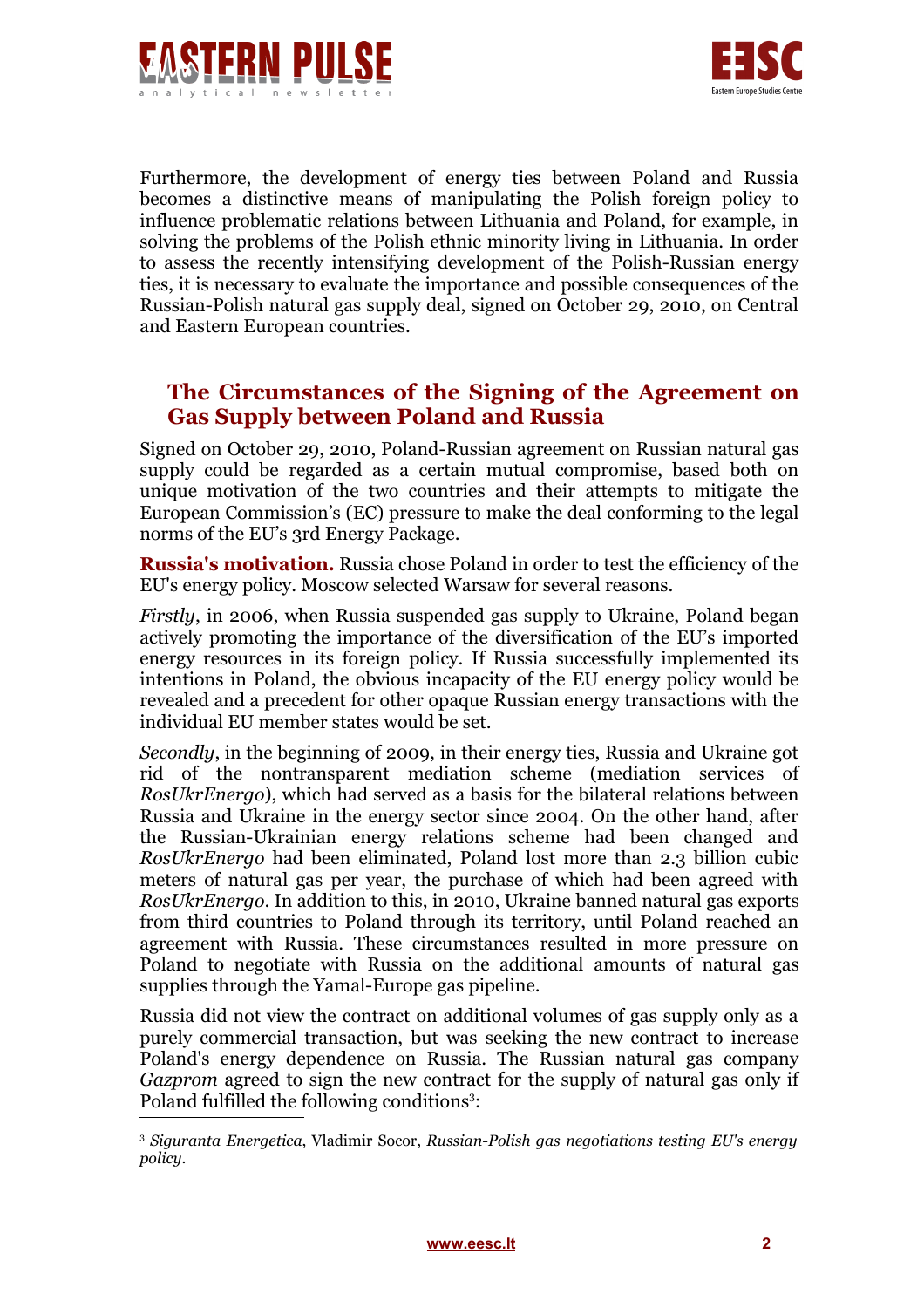



- The new agreement on Russian natural gas supply to Poland must be tied to the intergovernmental Polish-Russian agreement, signed in 1993 and regulating the transit of Russian natural gas via Poland and natural gas supplies to Poland until 2022. At Russia's request, the natural gas supply to Poland was to be extended until 2037 by the new agreement.
- Russia demanded the joint Polish-Russian company *Europol Gaz* to be granted the exclusive rights to use and control the Yamal - Europe gas pipeline until 2045 and to be allowed to retain the rights of the pipeline's ownership and operation.
- Poland's state company *Gaz-System S.A.*, fulfilling the functions of the natural gas transmission operator, should become only a technical operator of the Yamal-Europe gas pipeline with duties limited to providing services. In other words, *Gaz-System S.A.* will not perform the role of an operator independent of a gas supplier.
- Significant discounts for the transit of Russian natural gas through the Yamal-Europe gas pipeline are to be kept.
- Poland is not allowed to re-export the surplus of Russian natural gas to third countries. If Poland violates this provision, Russia's *Gazprom* will reserve the right to cut gas supply to Poland unilaterally.
- Finally, Russia demanded that provisions of the EU's 3rd Energy Package not apply to the Yamal-Europe gas pipeline for three reasons:

1) the pipeline was built earlier than the EU adopted the EU's 3rd Energy Package, thus, these provisions should not be applied to this pipeline;

2) the EU's 3rd Energy Package cannot be in effect in Russia, which is not an EU member state, as there is only one access to the Yamal-Europe gas pipeline – through the territory of Belarus, and any companies other than *Gazprom* will not be able to supply natural gas through the pipeline;

3) the provisions of the EU's 3rd Energy Package shall be binding on Poland only from 2012, thus EU requirements should not be imposed on the Polish-Russian contract, concluded in 2010, (in fact, Russia has overlooked the fact that the agreement for natural gas must be concluded for at least a decade).

**Poland's motivation**. When Russian-Ukrainian relations in the energy sector changed at the beginning of 2009, Poland felt the need to secure additional 2.5-3 billion cubic meters of natural gas annually. It is vitally important for Poland to secure additional amounts of natural gas in the short and medium terms as alternative energy projects (such as the construction of a liquefied natural gas terminal by 2014, the exploration and production of shale gas, the construction of a nuclear power plant by 2022 and etc.) that could reduce Poland's energy dependence on Russia are yet to be implemented. On the other hand, the previous agreement for the supply of natural gas between Poland and

[<sup>&</sup>lt;http://www.sigurantaenergetica.ro/russianpolish-gas-negotiations-testing-eus-energy](http://www.sigurantaenergetica.ro/russianpolish-gas-negotiations-testing-eus-energy-policy.html)[policy.html>](http://www.sigurantaenergetica.ro/russianpolish-gas-negotiations-testing-eus-energy-policy.html).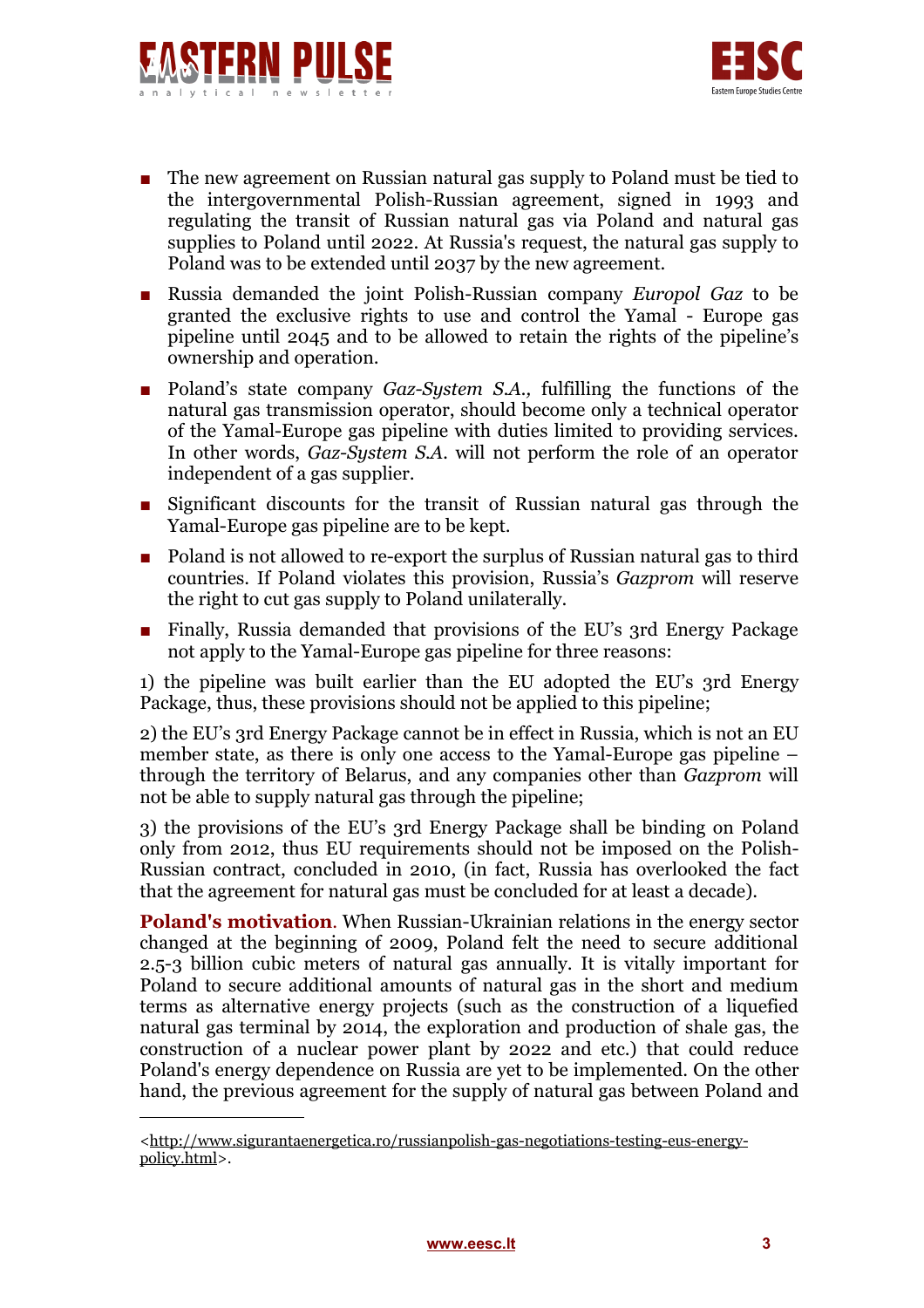



Russia expired on October 20, 2010, thus in order to avoid possible losses for the industry during the cold season, Poland was forced to obey Russia under some conditions.

It should be noted that before the deal for the supply of natural gas was inked on October 29, 2010, Poland experienced a lot of pressure not only from Russia but also from the European Commission (EC), which urged the new agreement between Poland and Russia to strictly comply with the provisions of the EU's 3rd Energy Package.

For example, on July 14, 2010, the European Commission told Poland that all the existing arrangements between Poland and Russia for the supply of Russian natural gas ignored the EU's internal market rules. Poland is guided by the provisions of the contract with the Russian gas company *Gazprom* which prohibit the re-export of Russian natural gas surplus to third countries and forbid the access of the companies from other EU countries to the Yamal-Europe pipeline. The European Commission has claimed that these provisions violate the EU's antitrust laws and warns Poland that it may lodge a complaint against Poland to the European Court of Justice within two months, unless the agreement on Russian natural gas supplies is revised.

It should be noted that Poland's ruling coalition had differing views on the securing of the country's energy interests and the pressure from Russia and the European Commission. Polish Foreign Minister Radoslaw Sikorski backed Poland's closer relationship with Russia on the condition that the EU legal norms were not sacrificed for the development of these relations. Meanwhile, Waldemar Pawlak, Poland's chief negotiator with the *Gazprom* company and Polish deputy prime minister, supported by Polish Prime Minister Donald Tusk and the company *PGNiG,* did not object to Russia's demands and tried to compromise between the EU and Russia, for example, by downplaying the importance of the contract at the EU level<sup>[4](#page-3-0)</sup>. Finally, after nearly two years of negotiations, in order to coordinate the EU and Russia's demands, Poland and Russia agreed on a compromise agreement with certain exceptions.

**Compromise deal**. The provisions of the gas supply deal, signed by Poland and Russia on October 29, 2010, largely mirror the two countries' compromise agreement which complies with the requirements of the EU's 3rd Energy Package:

■ The Yamal-Europe gas pipeline operator's functions were transferred to the Polish state company, *Gaz-System*, which runs all the Polish natural gas transmission and distribution networks. On the other hand, it should be noted that the independent technical operator does not have a very substantial role in the operation of the Yamal-Europe gas pipeline. The Russian natural gas company *Gazprom*, in fact, maintains the natural gas

<span id="page-3-0"></span><sup>4</sup> *The New York Times*, Judy Dempsey, *Europe Seeks to Block Polish Gas Contract*. [<http://www.nytimes.com/2010/10/11/business/energy-environment/11gazprom.html](http://www.nytimes.com/2010/10/11/business/energy-environment/11gazprom.html)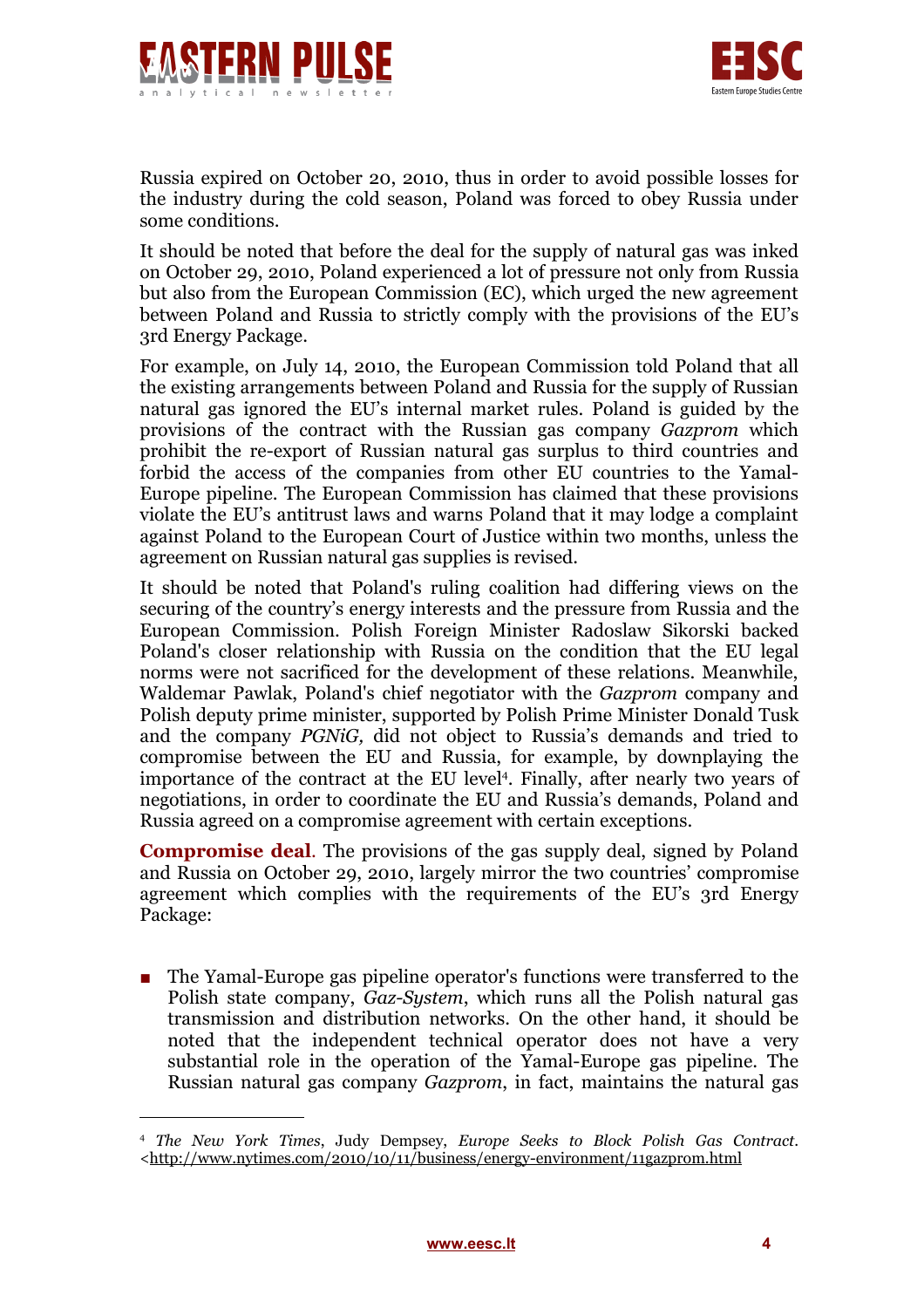



monopoly, and third-country natural gas suppliers will be allowed to use the Yamal-Europe gas pipeline only if the volumes of Russian natural gas supplies fall (if the Russian gas supply does not use the technical capacities of the pipeline fully). The Yamal-Europe pipeline is scheduled to operate at its full capacity until at least 2035, thus, third countries will continue having only formal access to the pipeline (which is laid down in agreements only, but not put in practice).

- The fees for Russian natural gas transit through Poland will be imposed by the Polish energy regulatory office *Urzad Regulacji Energetyka (URE)*, but the transit fees will further be set by *EuRoPol GAZ*, in which *Gazprom* will hold a 50% stake, while the other 50% will be owned the *PGNiG* company. So far, Poland and Russia have not reached an agreement on natural gas prices and transit fees in 2011<sup>[5](#page-4-0)</sup>.
- Poland demanded a 10% discount for natural gas prices from Russia in the event of exceeding the volume of natural gas to be purchased that was laid down in the contract in exchange for allowing *Gazprom* to retain its monopoly position in the Yamal-Europe pipeline. Although the Russian natural gas company *Gazprom* was not inclined to make any concessions, Russia finally offered Poland a 3% discount if the purchased supplies of natural gas exceeded 75% of the supplies laid down in the contract. Russia also agreed to a discount of 10% on the condition that the discount would be applied to 25% of the volume of natural gas at most when Poland bought no less than 100% of the natural gas volume agreed in the contract.<sup>[6](#page-4-1)</sup>
- Poland and Russia agreed on the annulment of the provision prohibiting Poland to re-export Russian natural gas surpluses to third countries<sup>[7](#page-4-2)</sup>. However, many experts doubt whether lifting the said clause would give any practical benefit to Poland for several reasons. *First*, Poland will simply not have any natural gas surplus to re-export in the short and medium term because of the load of the Yamal-Europe pipeline and the country's energy needs. This means that *EuRoPol GAZ* decisions will not be adopted until they are agreed on by all the shareholders (*Gazprom* and *PGNiG*). Decisions on the issues related to the Yamal-Europe gas pipeline will not be taken unilaterally. On the other hand, the principle of unanimity may block the decision-making in *EuRoPol GAZ*, if *Gazprom* and *PGNiG* fail to agree on any matter, such as conditions for re-exporting natural gas to third countries.[8](#page-4-3)

<span id="page-4-0"></span><sup>5</sup>  *Kommersant*, Наталья Гриб, Российский газ разложили по пакетам. [<http://www.kommersant.ru/doc.aspx?DocsID=1530288&ThemesID=290>](http://www.kommersant.ru/doc.aspx?DocsID=1530288&ThemesID=290).

<span id="page-4-1"></span><sup>6</sup> *Kommersant,* Наталья Гриб, Газ расширяется при потеплении. [<http://www.kommersant.ru/doc.aspx?DocsID=1532442&NodesID=5>](http://www.kommersant.ru/doc.aspx?DocsID=1532442&NodesID=5).

<span id="page-4-2"></span><sup>7</sup> *EurActiv*, Polish-Russian gas treaty receives EU blessing.

<sup>&</sup>lt;http://www.euractiv.com/en/energy/polish-russian-gas-treaty-receives-eu-blessingnews-499415.>.

<span id="page-4-3"></span><sup>8</sup> *Kommersant,* Наталья Гриб, Анна Занина, В Europolgaz введут единогласие.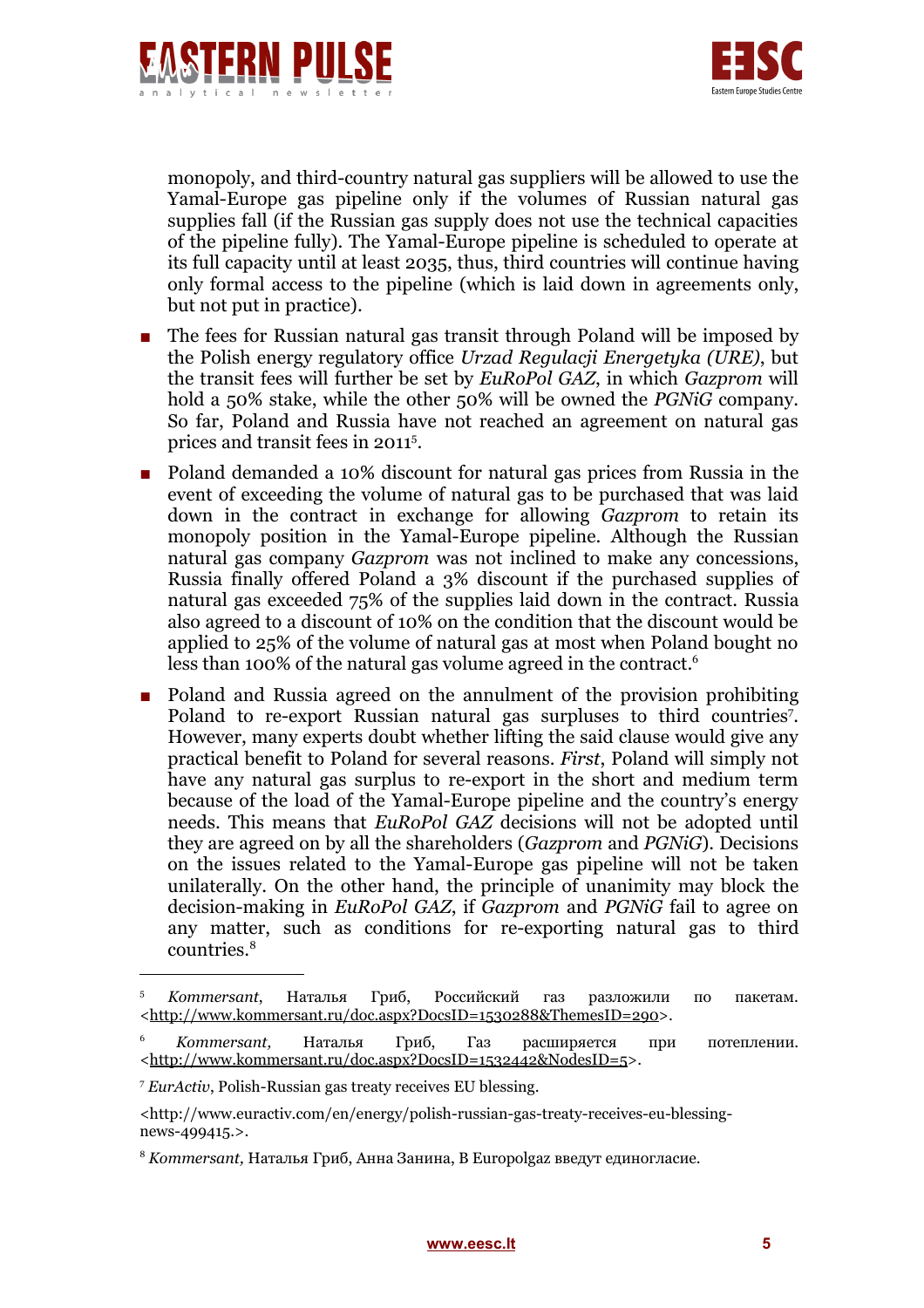



## **Effects of Polish-Russian gas supply agreement on Central and Eastern European countries**

Poland and Russia signed a contract for Russian natural gas supplies and transit via Poland, while managing not only to satisfy the EC requirements formally, but also further strengthen the Russian gas company *Gazprom's* monopoly on Central and Eastern European energy markets due to several reasons:

- As Poland and Russia agreed on the use of the Yamal-Europe gas pipeline, Russia gained additional leverage in exerting pressure on Ukraine, whose territory sees the main Russian natural gas transit flow to Europe. Currently, 80% of Russian natural gas for European countries is carried through Ukraine. The importance of the Yamal-Europe pipeline, which bypasses Ukraine, for the transit of Russian energy supplies to European countries allows Russia to push Ukraine more for privatization of its natural gas transportation system (see *[Eastern Pulse](http://www.eesc.lt/public_files/file_1285676230.pdf)* No. 5 (33)).
- The said natural gas deal between Poland and Russia created a precedent as the parties to the agreement formally confirmed that the contract complied with the EU energy regulations and secured EC support for the deal, thus, they neutralized the practical effect of EU norms.[9](#page-5-0) For example, an independent operator would be able to grant the access to the Polish-Russian Yamal-Europe gas pipeline to third countries only if the total capacity of the gas pipeline was not used up and etc.
- The contract on natural gas supplies and transit via Ukraine, signed by Poland and Russia on October 29, 2010, in principle, further increased Poland's energy dependence on Russia, despite the formal compliance in its provisions with the EU's 3rd Energy Package. It is likely that *Gazprom's* monopoly position in the short and medium term (from 2011 till 2022) may affect not only the implementation of Polish alternative energy projects (shale gas exploration and production, the construction of a liquefied natural gas terminal in the Baltic sea coast, etc.), but also to lead to increasing dominance of the Russian capital in the Polish energy market. [10](#page-5-1)

[<sup>&</sup>lt;http://www.kommersant.ru/doc.aspx?](http://www.kommersant.ru/doc.aspx?fromsearch=0f7a22c3-1202-418e-80f2-0802c88b0f0c&docsid=1536887) [fromsearch=0f7a22c3-1202-418e-80f2-0802c88b0f0c&docsid=1536887>](http://www.kommersant.ru/doc.aspx?fromsearch=0f7a22c3-1202-418e-80f2-0802c88b0f0c&docsid=1536887).

<span id="page-5-0"></span><sup>9</sup> On November 4, 2010, EU Energy Commissioner Günther Oettinger confirmed that the 29 October Polish-Russian agreement on natural gas supply complied with EU law. – *Eubusiness*, *Russia, Poland Gas Deal in Line with EU Law*. <http://www.eubusiness.com/news-eu/polandrussia-gas.6tj>.

<span id="page-5-1"></span><sup>&</sup>lt;sup>10</sup> For example, Russia is particularly concerned that in the short and medium term Poland would not develop shale gas field exploration, which is being carried out in Poland by such U.S. companies as *Exon*, *Chevron*, *Conoco-Philips*, *Marathon Oil* and others having the latest shale gas exploration and extraction technologies. The Polish government has issued a total of several tens permits for Western companies for shale gas exploration and production in Poland. According to U.S. companies' estimates, from 1.4 to 3 trillion cubic meters of gas could be extracted from the shale in Poland. As reported, Poland's annual demand for natural gas stands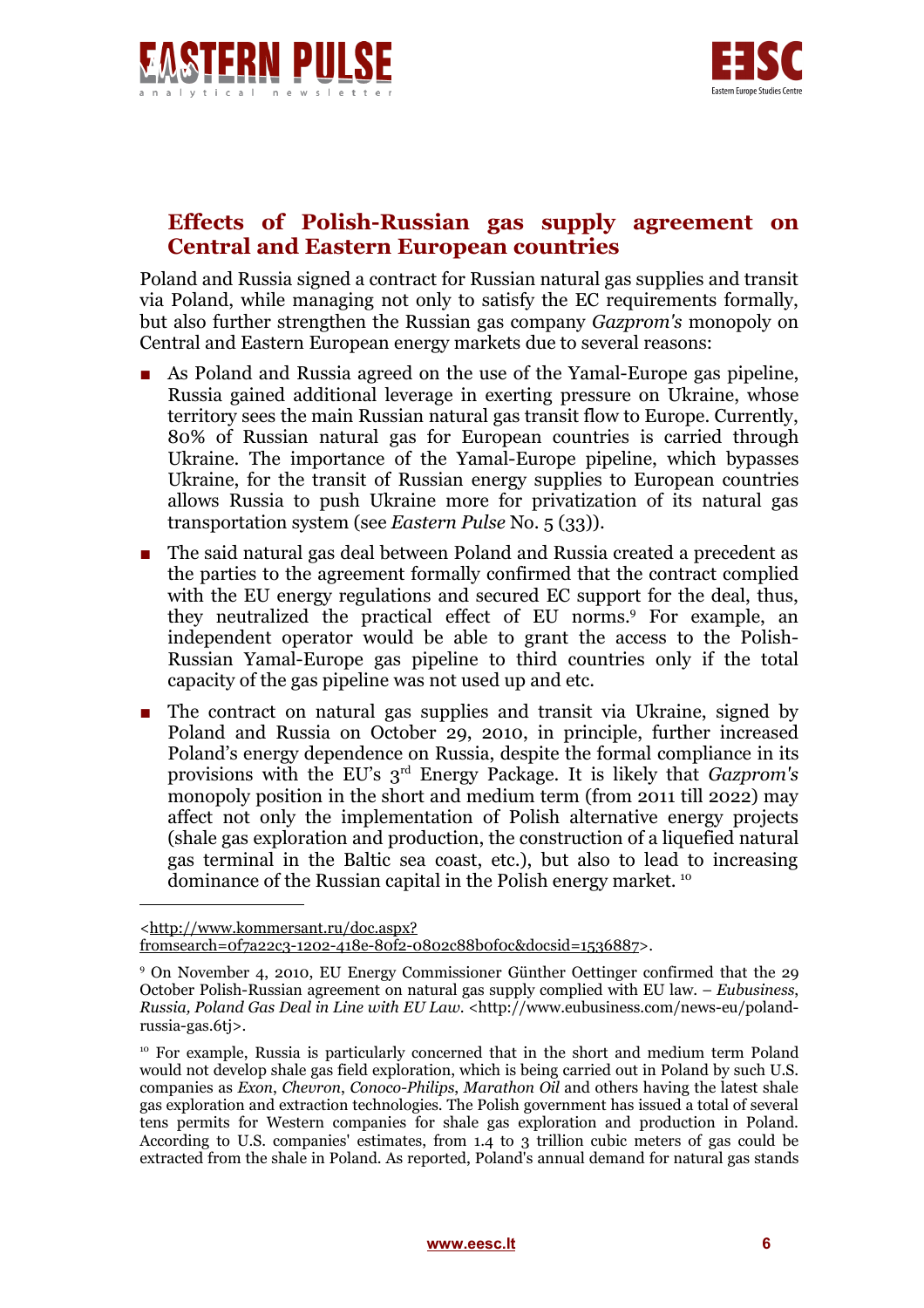



The natural gas supply contract, signed by Poland and Russia on October 29, 2010, may be viewed as a unique Polish-Russian consensus on energy as it is reflected by their coordinated positions on the EU and Russia's involvement in joint energy projects with Poland. On October 29, when signing the said agreement, Russia invited Poland to take part in the construction of the nuclear power plant in Kaliningrad Oblast. Also, Poland and Russia discussed Poland's potential participation through the Russian capital by privatizing the Polish oil concern *Lotos Group*, which owns the Gdansk oil refinery and the second largest chain of petrol stations in Poland. *Lotos Group* is eyed by such Russian companies as *Gazprom Neft*, *Rosneft* and *TNK-BP*. As the Polish government announced its plans to privatize *Lotos Group* (the government holds a stake of  $53\%$  in the oil concern) on October 30, it is likely that the concern will be sold<sup>[11](#page-6-0)</sup> precisely to a Russian company for several reasons:

- Russia's investment value in *Lotos Group's* privatization increases as the Gdansk oil refinery and an oil terminal at the port of Gdansk are especially dependent on Russian oil imports. To create favourable conditions for Russian investors for *Lotos Group's* privatization, Russia may reduce its oil export volumes to Poland or even stop the oil supply to the country altogether. In other words, in the case of Poland, Russia could use its experience with the Baltic States (the disrupted supply of Russian oil at the port of Ventspils in Latvia in 2002 and at the Lithuanian oil refinery *Mazeikiu Nafta* in 2006).
- On October 22, the Russian state-owned oil transport company *Transneft* announced about the completion of the second pipeline in the Baltic Pipeline System (BPS-2).<sup>[12](#page-6-1)</sup> Eventually, the BPS-1 and BPS-2 oil pipelines, running from Russia's Bryansk oblast along the border between Russia and Belarus to the Russian Primorsk and Ust-Luga ports, should make the shift of Russia's oil exports flow from an old Druzhba pipeline, which runs through East and Central European countries (see Figure 1), to sea routes possible. The re-orientation of oil exports will allow Russia to increase oil export performance (in addition to the existing oil pipeline BPS-1 with the capacity of 75 million tonnes of oil per year, the BPS-2 oil pipeline is expected to reach the capacity of 30 million in 2011 and later up to 50 million tonnes of

at 14 billion cubic metres. If the U.S. company forecasts prove right, Polish gas reserves would be sufficient for from 100 to 200 years, and in the future Poland could reduce its dependence on Russia to zero and focus on gas exports to other states. - *PKN Orlen, Shale Gas: Basic information*.

<sup>&</sup>lt;http://www.orlen.pl/EN/PressCenter/Publications/Documents/orlen-shale-gas\_ENG.pdf>.

<span id="page-6-0"></span> $11$  By February 18, 2011, the Polish government is to select several foreign companies to negotiate Lotos Group's privatization - *Warsaw Business Journal, Alice Trudell, Lotos Privatization Gets Underway*

<span id="page-6-1"></span><sup>&</sup>lt;sup>12</sup> The Jamestown Foundation, Vladimir Socor, *Russia Targeting Oil Assets in Poland and Lithuania.* **Lithuania Example 2 Example 2 Example 2 Example 2 Example 2 Example 2 Example 2 Example 2 Example 2 Example 2 Example 2 Example 2 Example 2 Example 2 Example 2 Example 2 Exam** no\_cache=1&tx\_ttnews[tt\_news]=37146&tx\_ttnews[backPid]=7&cHash=142cf9a297>.

**[www.eesc.lt](http://www.eesc.lt/) 7**